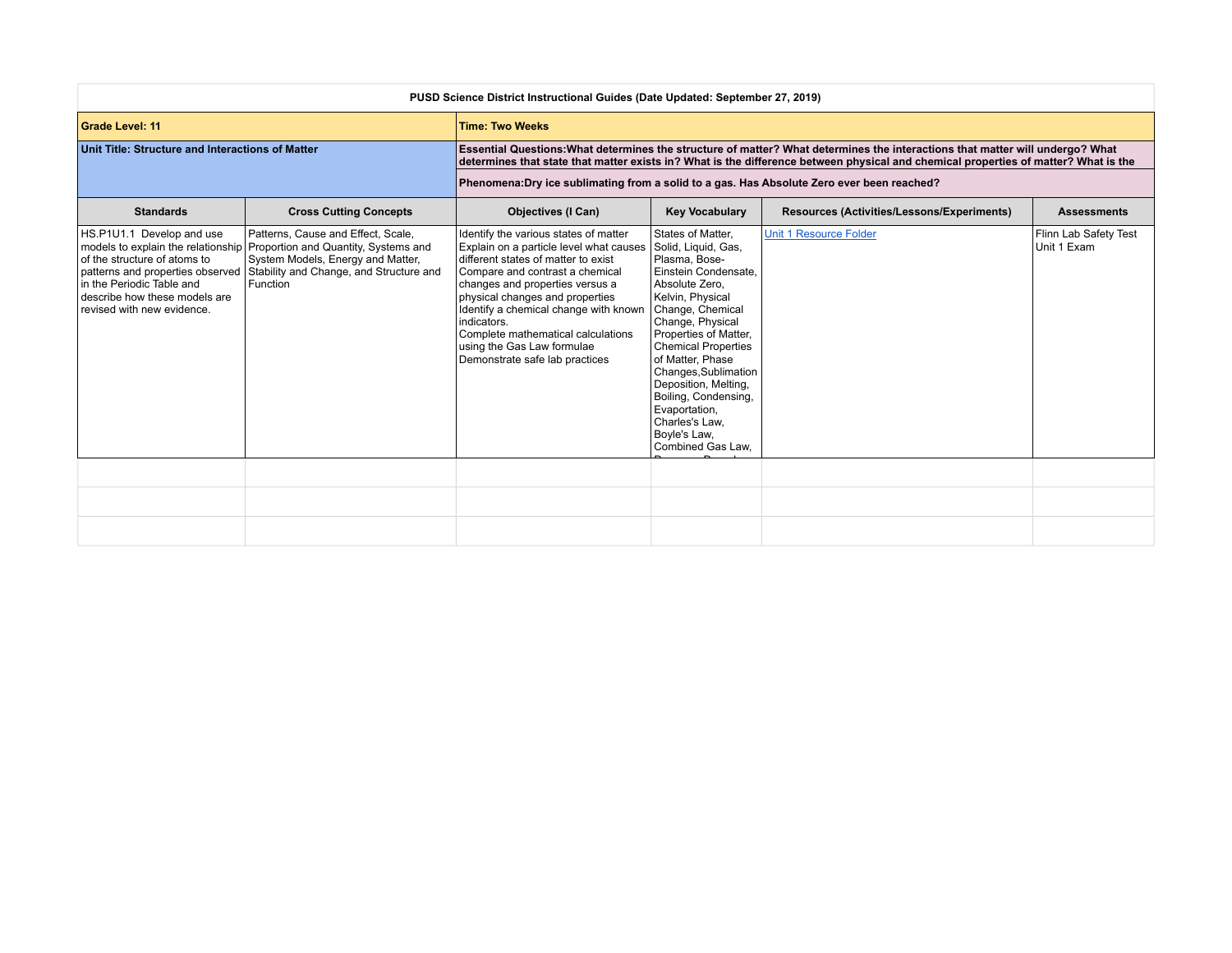| PUSD Science District Instructional Guides (Date Updated: September 27, 2019)                                                                                                                                                                                                                                                                    |                                                                                                                                                                                                           |                                                                                                                                                                                                                                                                                                                                                                                                                                                                                                                                                                                                                                                                                                                                                                                          |                                                                                                                                                                                                                                                                                                                                                                                                                                                                          |                                                                                                                                                                                                                                                                            |                    |  |
|--------------------------------------------------------------------------------------------------------------------------------------------------------------------------------------------------------------------------------------------------------------------------------------------------------------------------------------------------|-----------------------------------------------------------------------------------------------------------------------------------------------------------------------------------------------------------|------------------------------------------------------------------------------------------------------------------------------------------------------------------------------------------------------------------------------------------------------------------------------------------------------------------------------------------------------------------------------------------------------------------------------------------------------------------------------------------------------------------------------------------------------------------------------------------------------------------------------------------------------------------------------------------------------------------------------------------------------------------------------------------|--------------------------------------------------------------------------------------------------------------------------------------------------------------------------------------------------------------------------------------------------------------------------------------------------------------------------------------------------------------------------------------------------------------------------------------------------------------------------|----------------------------------------------------------------------------------------------------------------------------------------------------------------------------------------------------------------------------------------------------------------------------|--------------------|--|
| <b>Grade Level: 11</b>                                                                                                                                                                                                                                                                                                                           |                                                                                                                                                                                                           | <b>Time: Three Weeks</b>                                                                                                                                                                                                                                                                                                                                                                                                                                                                                                                                                                                                                                                                                                                                                                 |                                                                                                                                                                                                                                                                                                                                                                                                                                                                          |                                                                                                                                                                                                                                                                            |                    |  |
| Unit Title: Discovery of Atomic Structure                                                                                                                                                                                                                                                                                                        |                                                                                                                                                                                                           |                                                                                                                                                                                                                                                                                                                                                                                                                                                                                                                                                                                                                                                                                                                                                                                          |                                                                                                                                                                                                                                                                                                                                                                                                                                                                          | Essential Questions: What do the models of the atom look like? What is the historical progression of the understanding of the atom?<br>What were the key experiments that led to the discovery of the atom and its substructures and the resulting theories? What does the |                    |  |
|                                                                                                                                                                                                                                                                                                                                                  |                                                                                                                                                                                                           | Phenomena: Flame Testing, Observing gas spectroscopy                                                                                                                                                                                                                                                                                                                                                                                                                                                                                                                                                                                                                                                                                                                                     |                                                                                                                                                                                                                                                                                                                                                                                                                                                                          |                                                                                                                                                                                                                                                                            |                    |  |
| <b>Standards</b>                                                                                                                                                                                                                                                                                                                                 | <b>Cross Cutting Concepts</b>                                                                                                                                                                             | <b>Objectives (I Can)</b>                                                                                                                                                                                                                                                                                                                                                                                                                                                                                                                                                                                                                                                                                                                                                                | <b>Key Vocabulary</b>                                                                                                                                                                                                                                                                                                                                                                                                                                                    | <b>Resources (Activities/Lessons/Experiments)</b>                                                                                                                                                                                                                          | <b>Assessments</b> |  |
| HS.P1U1.1 Develop and use<br>of the structure of atoms to<br>patterns and properties observed<br>In the Periodic Table and<br>describe how these models are<br>revised with new evidence.<br>HS.P1U1.3 Ask Questions, plan,<br>and carry out investigations to<br>explore the cause and effect<br>relationship between reaction<br>rate factors. | Patterns, Cause and Effect, Scale,<br>models to explain the relationship Proportion and Quantity, Systems and<br>System Models, Energy and Matter,<br>Stability and Change, and Structure and<br>Function | Describe the historical development of<br>the atomic model<br>Draw or represent the models of the<br>latom<br>List the main points of Dalton's Atomic<br>Theory<br>Explain how Thomson and Rutherford<br>used data from experiments to<br>produce their atomic models<br>Identify the substructures of an atom<br>Distinguish the atomic number of an<br>element from the mass number of an<br>isotope, and use these numbers to<br>describe the structure of atoms.<br>Describe Bohr's model of the atom and<br>the evidence for energy levels<br>Explain how the electron cloud model<br>represents the behavior and location of State. Excited State.<br>electrons in atoms<br>Distinguish the ground state from the<br>excited states of an atom based on<br>electron configurations | Atoms, Aristotle's<br>Ideas of Substances.<br>Democritus's<br>Philosophy of Matter,<br>Dalton's Atomic<br>Theory, Thomson's<br>Model of the Atom,<br>Rutherford's Atomic<br>Theory, Protons,<br>Neutrons, Electrons,<br>Nucleus, Isotopes,<br>Atomic Number,<br>Mass Number, Bohr's<br>Atomic Model.<br><b>Quantum Mechanical</b><br>Model, Energy<br>Levels, Ground<br><b>Electron Cloud</b><br>Model, Electron<br>Cloud. Atomic<br>Orbitals, Electron<br>Configuration |                                                                                                                                                                                                                                                                            | Unit 2 Exam        |  |
|                                                                                                                                                                                                                                                                                                                                                  |                                                                                                                                                                                                           |                                                                                                                                                                                                                                                                                                                                                                                                                                                                                                                                                                                                                                                                                                                                                                                          |                                                                                                                                                                                                                                                                                                                                                                                                                                                                          |                                                                                                                                                                                                                                                                            |                    |  |
|                                                                                                                                                                                                                                                                                                                                                  |                                                                                                                                                                                                           |                                                                                                                                                                                                                                                                                                                                                                                                                                                                                                                                                                                                                                                                                                                                                                                          |                                                                                                                                                                                                                                                                                                                                                                                                                                                                          |                                                                                                                                                                                                                                                                            |                    |  |
|                                                                                                                                                                                                                                                                                                                                                  |                                                                                                                                                                                                           |                                                                                                                                                                                                                                                                                                                                                                                                                                                                                                                                                                                                                                                                                                                                                                                          |                                                                                                                                                                                                                                                                                                                                                                                                                                                                          |                                                                                                                                                                                                                                                                            |                    |  |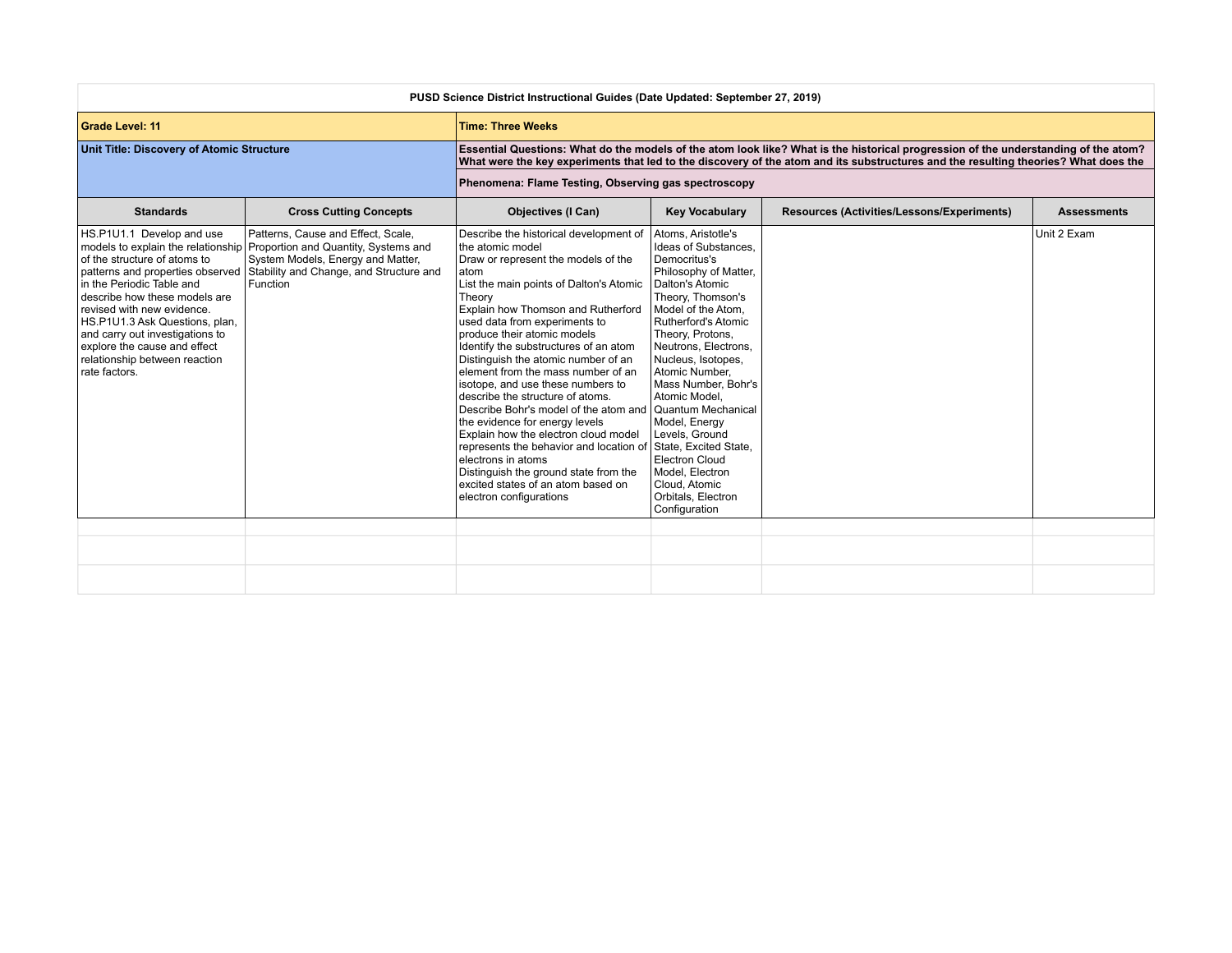| PUSD Science District Instructional Guides (Date Updated: September 27, 2019)                                                                                                             |                                                                                                                                                                                                           |                                                                                                                                                                                                                                                                                                                              |                                                                                                                                                                                                                                                        |                                                                                                                                      |             |  |
|-------------------------------------------------------------------------------------------------------------------------------------------------------------------------------------------|-----------------------------------------------------------------------------------------------------------------------------------------------------------------------------------------------------------|------------------------------------------------------------------------------------------------------------------------------------------------------------------------------------------------------------------------------------------------------------------------------------------------------------------------------|--------------------------------------------------------------------------------------------------------------------------------------------------------------------------------------------------------------------------------------------------------|--------------------------------------------------------------------------------------------------------------------------------------|-------------|--|
| <b>Grade Level: 11</b>                                                                                                                                                                    |                                                                                                                                                                                                           | <b>Time: Two Weeks</b>                                                                                                                                                                                                                                                                                                       |                                                                                                                                                                                                                                                        |                                                                                                                                      |             |  |
| Unit Title: The Periodic Table and Chemical Properties                                                                                                                                    |                                                                                                                                                                                                           | Essential Questions: Why is the periodic table organized the way it is currently?                                                                                                                                                                                                                                            |                                                                                                                                                                                                                                                        | What are the locations of groups of elements that have similar characteristics? What do the repeating patterns of the periodic table |             |  |
|                                                                                                                                                                                           |                                                                                                                                                                                                           | <b>Phenomena: The Dissappearing Spoon</b>                                                                                                                                                                                                                                                                                    |                                                                                                                                                                                                                                                        |                                                                                                                                      |             |  |
| <b>Standards</b>                                                                                                                                                                          | <b>Cross Cutting Concepts</b>                                                                                                                                                                             | <b>Objectives (I Can)</b>                                                                                                                                                                                                                                                                                                    | <b>Key Vocabulary</b><br>Resources (Activities/Lessons/Experiments)<br><b>Assessments</b>                                                                                                                                                              |                                                                                                                                      |             |  |
| HS.P1U1.1 Develop and use<br>of the structure of atoms to<br>patterns and properties observed<br>in the Periodic Table and<br>describe how these models are<br>revised with new evidence. | Patterns, Cause and Effect, Scale,<br>models to explain the relationship Proportion and Quantity, Systems and<br>System Models, Energy and Matter,<br>Stability and Change, and Structure and<br>Function | Explain why the periodic table is<br>organized the way it is.<br>Identify the locations of groups of<br>elements on the periodic table.<br>Relate the location of elements on the<br>periodic table to their characteristics.<br>Explain the relationship of the patterns<br>observed on the periodic table to<br>electrons. | Dmitri Mendeleev<br>Periodic Table<br>Period<br>Group<br>Periodic Law<br>Alkali Metals<br>Alkaline Earth Metals<br><b>Transition Metals</b><br>Metalloids<br>Halogens<br>Noble Gases<br>Atomic Radii<br><b>Essential Elements</b><br>Valence Electrons |                                                                                                                                      | Unit 3 Exam |  |
|                                                                                                                                                                                           |                                                                                                                                                                                                           |                                                                                                                                                                                                                                                                                                                              |                                                                                                                                                                                                                                                        |                                                                                                                                      |             |  |
|                                                                                                                                                                                           |                                                                                                                                                                                                           |                                                                                                                                                                                                                                                                                                                              |                                                                                                                                                                                                                                                        |                                                                                                                                      |             |  |
|                                                                                                                                                                                           |                                                                                                                                                                                                           |                                                                                                                                                                                                                                                                                                                              |                                                                                                                                                                                                                                                        |                                                                                                                                      |             |  |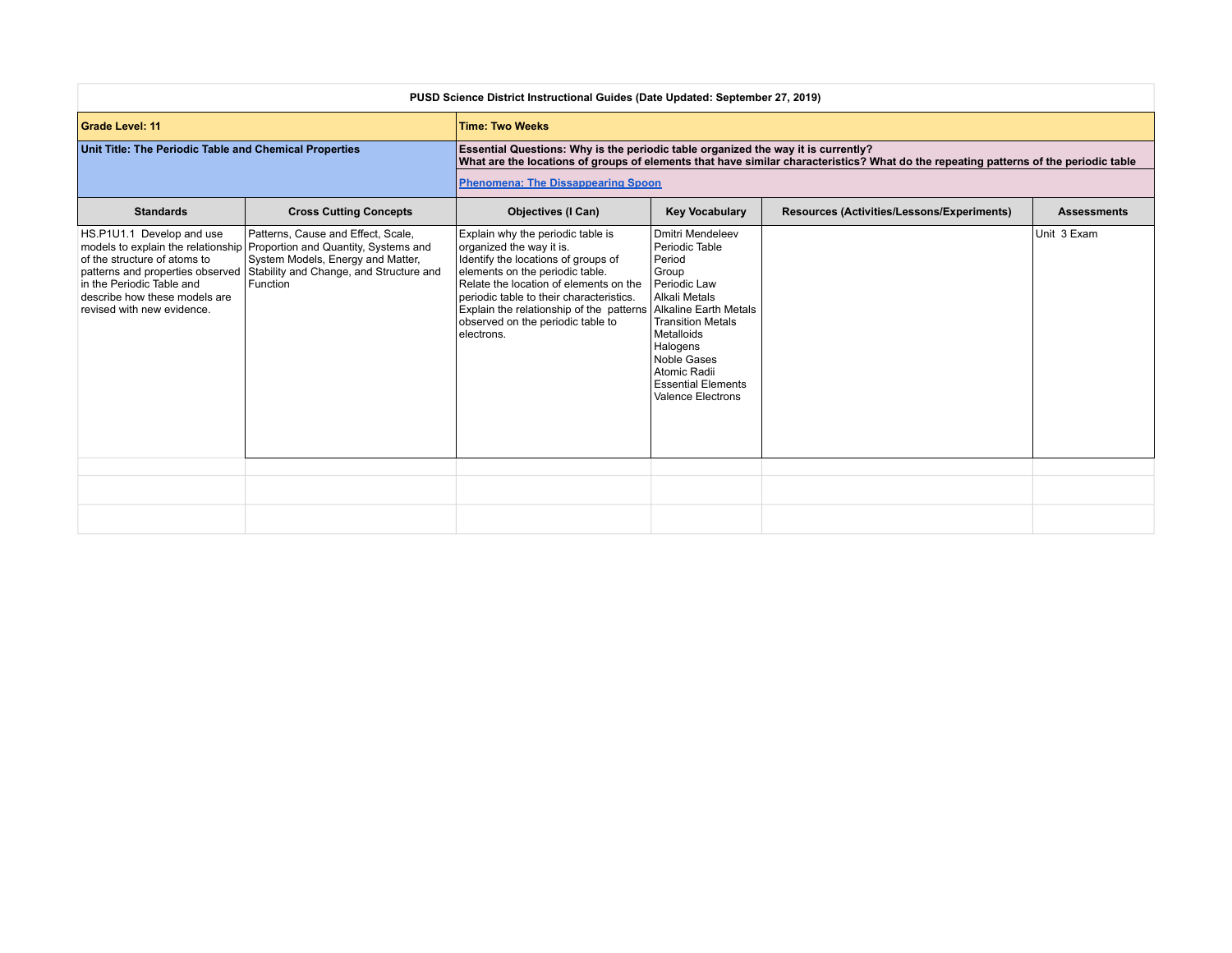| PUSD Science District Instructional Guides (Date Updated: September 27, 2019)                                                                                                                                                                                                                                  |                                                                                                                                                                                                             |                                                                                                                                                                                                                                                                                                                                                                                                                                                                                                                                                                                                                                 |                                                                                                                                                                                                                   |                                                                                                                                                                                                                                                                   |                    |  |
|----------------------------------------------------------------------------------------------------------------------------------------------------------------------------------------------------------------------------------------------------------------------------------------------------------------|-------------------------------------------------------------------------------------------------------------------------------------------------------------------------------------------------------------|---------------------------------------------------------------------------------------------------------------------------------------------------------------------------------------------------------------------------------------------------------------------------------------------------------------------------------------------------------------------------------------------------------------------------------------------------------------------------------------------------------------------------------------------------------------------------------------------------------------------------------|-------------------------------------------------------------------------------------------------------------------------------------------------------------------------------------------------------------------|-------------------------------------------------------------------------------------------------------------------------------------------------------------------------------------------------------------------------------------------------------------------|--------------------|--|
| <b>Grade Level: 11</b>                                                                                                                                                                                                                                                                                         |                                                                                                                                                                                                             | <b>Time: Two Weeks</b>                                                                                                                                                                                                                                                                                                                                                                                                                                                                                                                                                                                                          |                                                                                                                                                                                                                   |                                                                                                                                                                                                                                                                   |                    |  |
| Unit Title: Stable Forms of Matter and Nomenclature                                                                                                                                                                                                                                                            |                                                                                                                                                                                                             |                                                                                                                                                                                                                                                                                                                                                                                                                                                                                                                                                                                                                                 |                                                                                                                                                                                                                   | Essential Questions: What role do valence electrons play in the formation of chemical compounds? What are electron dot diagrams<br>and how do they show electron transfer? What is the overall charge in a neutral compound? What are ionic compounds and how are |                    |  |
|                                                                                                                                                                                                                                                                                                                |                                                                                                                                                                                                             | Phenomena: Making Water from Hydrogen and Oxygen Gas                                                                                                                                                                                                                                                                                                                                                                                                                                                                                                                                                                            |                                                                                                                                                                                                                   |                                                                                                                                                                                                                                                                   |                    |  |
| <b>Standards</b>                                                                                                                                                                                                                                                                                               | <b>Cross Cutting Concepts</b>                                                                                                                                                                               | <b>Objectives (I Can)</b>                                                                                                                                                                                                                                                                                                                                                                                                                                                                                                                                                                                                       | <b>Key Vocabulary</b>                                                                                                                                                                                             | Resources (Activities/Lessons/Experiments)                                                                                                                                                                                                                        | <b>Assessments</b> |  |
| HS.P1U1.2 Develope and use<br>of electrons to predict the<br>formation of ions, molecules, and<br>compounds in both natural and<br>synthetic processes.<br>HS.P1U1.3 Ask Questions, plan,<br>and carry out investigations to<br>explore the cause and effect<br>relationship between reaction<br>rate factors. | Patterns, Cause and Effect, Scale,<br>models for the transfer or sharing Proportion and Quantity, Systems and<br>System Models, Energy and Matter,<br>Stability and Change, and Structure and<br>l Function | Describe the role valence electrons<br>play in the formation of chemical<br>compounds.<br>Use electron dot diagrams to show<br>electron transfer and compound<br>formation.<br>Describe how an ionic bond forms and<br>how ionization energy affects the<br>process.<br>Predict the composition of an ionic<br>compound from its chemical formula.<br>Describe how covalent bonds form and Polyvalent ions<br>the attractions that keep atoms<br>together in molecules.<br>Compare and contrast the attractions<br>between polar and nonpolar molecules<br>and the resulting bonds between them.<br>Name and determine chemical | Electron dot diagram<br>lon<br>Anion<br>Cation<br>Chemical bond<br>Ionic bond<br>Chemical formula<br>Covalent bond<br>Molecule<br>Nomenclature<br>Polar covalent bond<br>Polyatomic ion<br>Metallic bond<br>Alloy |                                                                                                                                                                                                                                                                   | Unit 4 Exam        |  |
|                                                                                                                                                                                                                                                                                                                |                                                                                                                                                                                                             |                                                                                                                                                                                                                                                                                                                                                                                                                                                                                                                                                                                                                                 |                                                                                                                                                                                                                   |                                                                                                                                                                                                                                                                   |                    |  |
|                                                                                                                                                                                                                                                                                                                |                                                                                                                                                                                                             |                                                                                                                                                                                                                                                                                                                                                                                                                                                                                                                                                                                                                                 |                                                                                                                                                                                                                   |                                                                                                                                                                                                                                                                   |                    |  |
|                                                                                                                                                                                                                                                                                                                |                                                                                                                                                                                                             |                                                                                                                                                                                                                                                                                                                                                                                                                                                                                                                                                                                                                                 |                                                                                                                                                                                                                   |                                                                                                                                                                                                                                                                   |                    |  |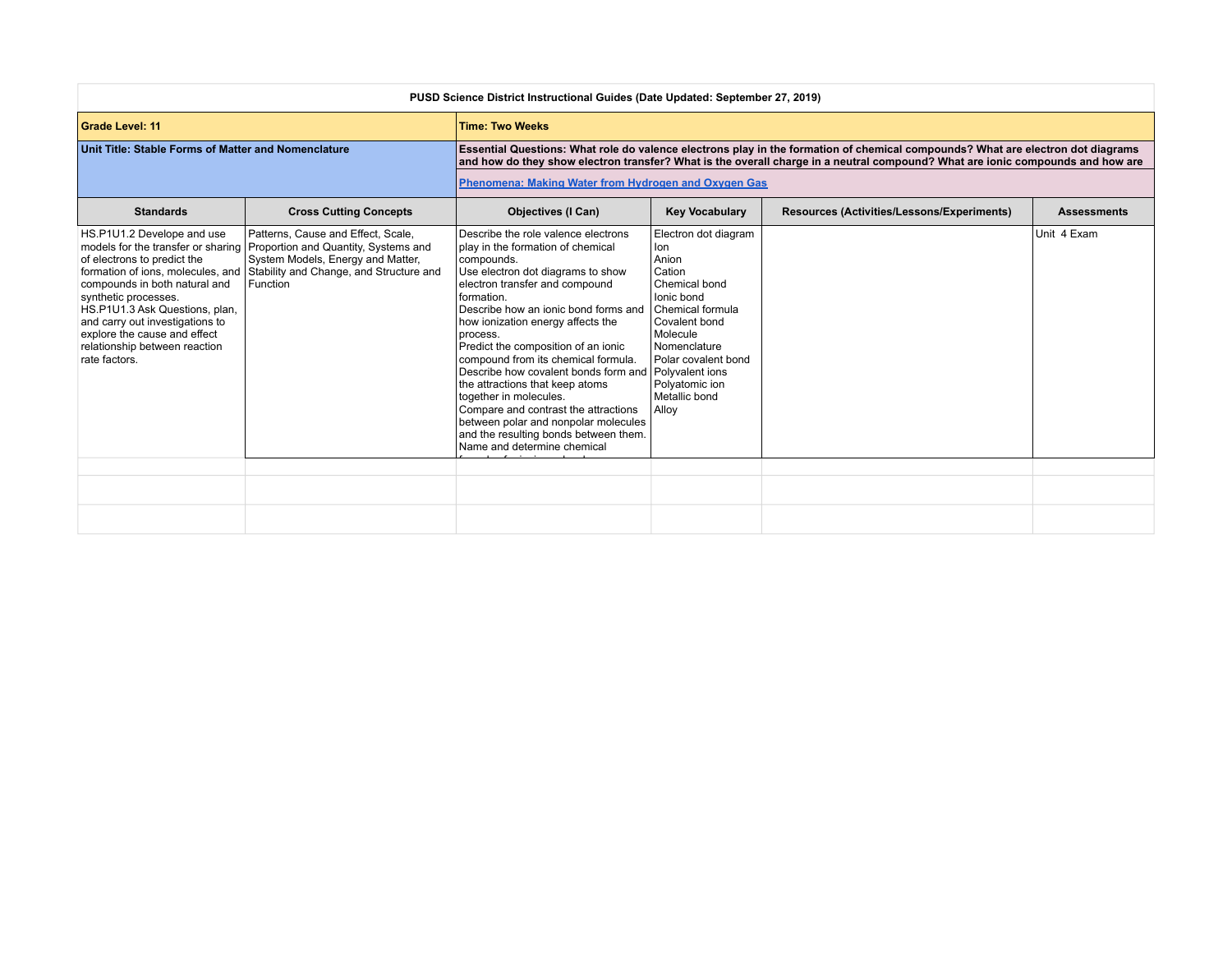| PUSD Science District Instructional Guides (Date Updated: September 27, 2019)                                                                                                                                                                                             |                                                                                                                                                                                                                                             |                                                                                                                                                                                                                                                                                               |                                                                                                                                                                                                                                                                                                         |                                            |                    |  |
|---------------------------------------------------------------------------------------------------------------------------------------------------------------------------------------------------------------------------------------------------------------------------|---------------------------------------------------------------------------------------------------------------------------------------------------------------------------------------------------------------------------------------------|-----------------------------------------------------------------------------------------------------------------------------------------------------------------------------------------------------------------------------------------------------------------------------------------------|---------------------------------------------------------------------------------------------------------------------------------------------------------------------------------------------------------------------------------------------------------------------------------------------------------|--------------------------------------------|--------------------|--|
| <b>Grade Level: 11</b>                                                                                                                                                                                                                                                    |                                                                                                                                                                                                                                             | <b>Time: Two Weeks</b>                                                                                                                                                                                                                                                                        |                                                                                                                                                                                                                                                                                                         |                                            |                    |  |
|                                                                                                                                                                                                                                                                           | Unit Title: Conservation of Matter and Types of Chemical Reactions                                                                                                                                                                          | <b>Essential Questions:</b><br>How are matter and energy conserved in a chemical reaction?                                                                                                                                                                                                    |                                                                                                                                                                                                                                                                                                         |                                            |                    |  |
|                                                                                                                                                                                                                                                                           |                                                                                                                                                                                                                                             | <b>Phenomena: The Burning of Steel Wool</b>                                                                                                                                                                                                                                                   |                                                                                                                                                                                                                                                                                                         |                                            |                    |  |
| <b>Standards</b>                                                                                                                                                                                                                                                          | <b>Cross Cutting Concepts</b>                                                                                                                                                                                                               | <b>Objectives (I Can)</b>                                                                                                                                                                                                                                                                     | <b>Key Vocabulary</b>                                                                                                                                                                                                                                                                                   | Resources (Activities/Lessons/Experiments) | <b>Assessments</b> |  |
| HS.P1U1.2 Develope and use<br>of electrons to predict the<br>compounds in both natural and<br>synthetic processes.<br>HS.P1U1.3 Ask Questions, plan,<br>and carry out investigations to<br>explore the cause and effect<br>relationship between reaction<br>rate factors. | Patterns, Cause and Effect, Scale,<br>models for the transfer or sharing Proportion and Quantity, Systems and<br>System Models, Energy and Matter,<br>formation of ions, molecules, and Stability and Change, and Structure and<br>Function | Describe the conservation of mass and<br>energy during a chemical reaction.<br>Balance a chemical reaction in order to<br>apply the law of conservation of<br>matter.<br>Classify chemical reactions as<br>combination, decomposition,<br>displacement, double displacment, or<br>combustion. | Reactants<br>Products<br>Balanced chemical<br>Equation<br>Coefficients<br>Conservation of<br>Energy<br>Conservation of<br>Mass<br>Combination<br>(Synthesis) reaction<br>Decomposition<br>reaction<br>Displacement<br>reaction<br>Double displacement<br>reaction<br>Combustion reaction<br>Precipitate |                                            | Unit 5 Exam        |  |
|                                                                                                                                                                                                                                                                           |                                                                                                                                                                                                                                             |                                                                                                                                                                                                                                                                                               |                                                                                                                                                                                                                                                                                                         |                                            |                    |  |
|                                                                                                                                                                                                                                                                           |                                                                                                                                                                                                                                             |                                                                                                                                                                                                                                                                                               |                                                                                                                                                                                                                                                                                                         |                                            |                    |  |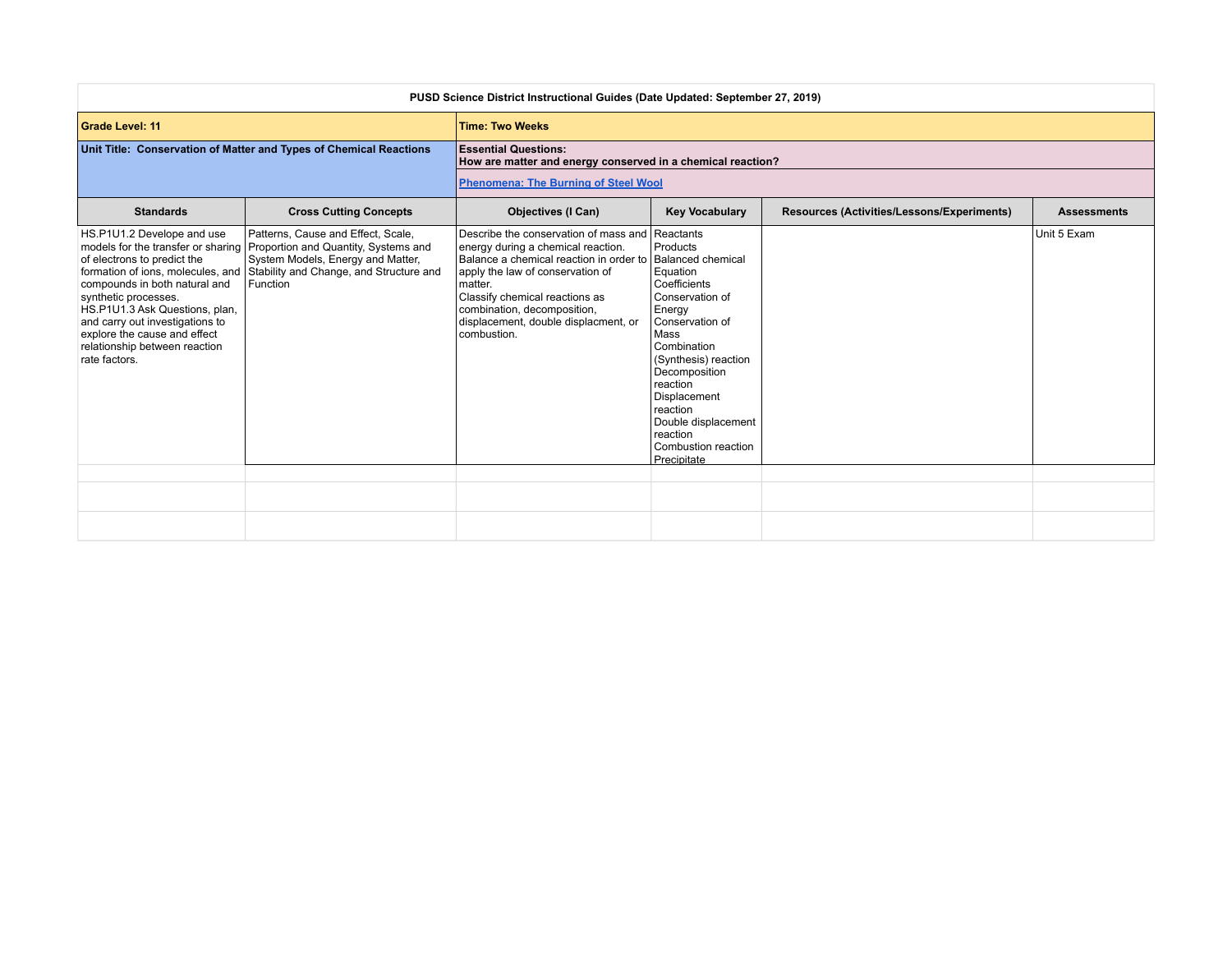| PUSD Science District Instructional Guides (Date Updated: September 27, 2019)                                                                                                                                                                                                                                  |                                                                                                                                                                                                           |                                                                                                                                                                                                                                                                                                                                                                                                                                                                                                                                                                                                                          |                                                                                                                                                                                                               |                                                                                                                                                                                                                                                                     |                    |  |
|----------------------------------------------------------------------------------------------------------------------------------------------------------------------------------------------------------------------------------------------------------------------------------------------------------------|-----------------------------------------------------------------------------------------------------------------------------------------------------------------------------------------------------------|--------------------------------------------------------------------------------------------------------------------------------------------------------------------------------------------------------------------------------------------------------------------------------------------------------------------------------------------------------------------------------------------------------------------------------------------------------------------------------------------------------------------------------------------------------------------------------------------------------------------------|---------------------------------------------------------------------------------------------------------------------------------------------------------------------------------------------------------------|---------------------------------------------------------------------------------------------------------------------------------------------------------------------------------------------------------------------------------------------------------------------|--------------------|--|
| <b>Grade Level: 11</b>                                                                                                                                                                                                                                                                                         |                                                                                                                                                                                                           | <b>Time: Two Weeks</b>                                                                                                                                                                                                                                                                                                                                                                                                                                                                                                                                                                                                   |                                                                                                                                                                                                               |                                                                                                                                                                                                                                                                     |                    |  |
| Unit Title: Chemical Quantities, Solutions and Concentrations                                                                                                                                                                                                                                                  |                                                                                                                                                                                                           |                                                                                                                                                                                                                                                                                                                                                                                                                                                                                                                                                                                                                          |                                                                                                                                                                                                               | Essential Questions: What is the unit of measurment for atomic quantities? How do you make atomic quantity calculaitons? What are<br>the components of solutions? What is solubility? What factors affect solubility? How are solution concentrations calculated by |                    |  |
|                                                                                                                                                                                                                                                                                                                |                                                                                                                                                                                                           | Phenomena: How do cold packs work?                                                                                                                                                                                                                                                                                                                                                                                                                                                                                                                                                                                       |                                                                                                                                                                                                               |                                                                                                                                                                                                                                                                     |                    |  |
| <b>Standards</b>                                                                                                                                                                                                                                                                                               | <b>Cross Cutting Concepts</b>                                                                                                                                                                             | <b>Objectives (I Can)</b>                                                                                                                                                                                                                                                                                                                                                                                                                                                                                                                                                                                                | <b>Key Vocabulary</b>                                                                                                                                                                                         | Resources (Activities/Lessons/Experiments)                                                                                                                                                                                                                          | <b>Assessments</b> |  |
| HS.P1U1.2 Develope and use<br>of electrons to predict the<br>formation of ions, molecules, and<br>compounds in both natural and<br>synthetic processes.<br>HS.P1U1.3 Ask Questions, plan,<br>and carry out investigations to<br>explore the cause and effect<br>relationship between reaction<br>rate factors. | Patterns, Cause and Effect, Scale,<br>models for the transfer or sharing Proportion and Quantity, Systems and<br>System Models, Energy and Matter,<br>Stability and Change, and Structure and<br>Function | Convert between moles, mass, and<br>atoms of a substance using molar<br>mass.<br>Calculate amounts of reactants or<br>products using molar mass, mole<br>ratios, and balanced chemical<br>equations.<br>Identify the components of a solution.<br>Describe how a substance can<br>dissolve in water by dissociation,<br>dispersion, or ionization.<br>Describe factors affecting the rate at<br>which a solute dissolves in a solvent.<br>Define solubility and describe factors<br>affecting solubility.<br>Classify solutions as unsaturated,<br>saturated, or supersaturated.<br>Calculate solution concentrations by | Mole<br>Molar mass<br>Mole ratios<br>Solute<br>Solvent<br>Solution<br>Dissociation<br>Dispersion<br>Ionization<br>Solubility<br>Saturated solution<br>Supersaturated<br>solution<br>Concentration<br>Molarity |                                                                                                                                                                                                                                                                     | Unit 6 Exam        |  |
|                                                                                                                                                                                                                                                                                                                |                                                                                                                                                                                                           |                                                                                                                                                                                                                                                                                                                                                                                                                                                                                                                                                                                                                          | R                                                                                                                                                                                                             |                                                                                                                                                                                                                                                                     |                    |  |
|                                                                                                                                                                                                                                                                                                                |                                                                                                                                                                                                           |                                                                                                                                                                                                                                                                                                                                                                                                                                                                                                                                                                                                                          |                                                                                                                                                                                                               |                                                                                                                                                                                                                                                                     |                    |  |
|                                                                                                                                                                                                                                                                                                                |                                                                                                                                                                                                           |                                                                                                                                                                                                                                                                                                                                                                                                                                                                                                                                                                                                                          |                                                                                                                                                                                                               |                                                                                                                                                                                                                                                                     |                    |  |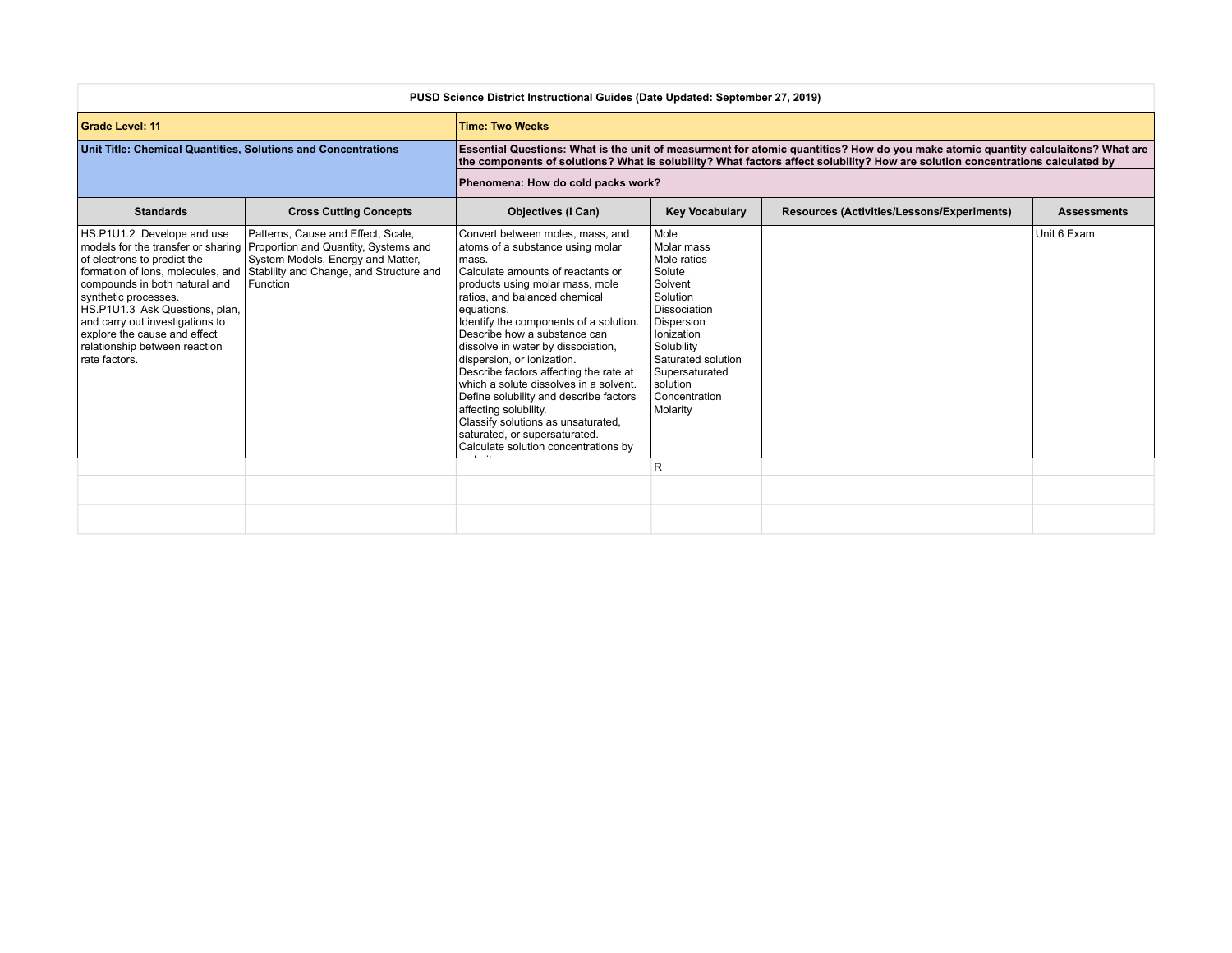| PUSD Science District Instructional Guides (Date Updated: September 27, 2019)                                                                                                                                                                                                                                  |                                                                                                                                                                                                           |                                                                                                                                                                                                                                                                                                                                                                                                                                                                                   |                                                                                                                                 |                                                                                                                                                                                                                                                                    |                    |  |
|----------------------------------------------------------------------------------------------------------------------------------------------------------------------------------------------------------------------------------------------------------------------------------------------------------------|-----------------------------------------------------------------------------------------------------------------------------------------------------------------------------------------------------------|-----------------------------------------------------------------------------------------------------------------------------------------------------------------------------------------------------------------------------------------------------------------------------------------------------------------------------------------------------------------------------------------------------------------------------------------------------------------------------------|---------------------------------------------------------------------------------------------------------------------------------|--------------------------------------------------------------------------------------------------------------------------------------------------------------------------------------------------------------------------------------------------------------------|--------------------|--|
| <b>Grade Level: 11</b>                                                                                                                                                                                                                                                                                         |                                                                                                                                                                                                           | <b>Time: One Week</b>                                                                                                                                                                                                                                                                                                                                                                                                                                                             |                                                                                                                                 |                                                                                                                                                                                                                                                                    |                    |  |
| <b>Unit Title: Acids and Bases</b>                                                                                                                                                                                                                                                                             |                                                                                                                                                                                                           |                                                                                                                                                                                                                                                                                                                                                                                                                                                                                   |                                                                                                                                 | Essential Questions: What are some general properties of acids and bases? What are the products of neutralization? What are proton<br>donors and proton acceptors? How is pH used to describe the concentration of acids and bases> Why are strong acids and bases |                    |  |
|                                                                                                                                                                                                                                                                                                                |                                                                                                                                                                                                           | <b>Phenomena: Lemon Battery</b>                                                                                                                                                                                                                                                                                                                                                                                                                                                   |                                                                                                                                 |                                                                                                                                                                                                                                                                    |                    |  |
| <b>Standards</b>                                                                                                                                                                                                                                                                                               | <b>Cross Cutting Concepts</b>                                                                                                                                                                             | <b>Objectives (I Can)</b>                                                                                                                                                                                                                                                                                                                                                                                                                                                         | <b>Key Vocabulary</b>                                                                                                           | Resources (Activities/Lessons/Experiments)                                                                                                                                                                                                                         | <b>Assessments</b> |  |
| HS.P1U1.2 Develope and use<br>of electrons to predict the<br>formation of ions, molecules, and<br>compounds in both natural and<br>synthetic processes.<br>HS.P1U1.3 Ask Questions, plan,<br>and carry out investigations to<br>explore the cause and effect<br>relationship between reaction<br>rate factors. | Patterns, Cause and Effect, Scale,<br>models for the transfer or sharing Proportion and Quantity, Systems and<br>System Models, Energy and Matter,<br>Stability and Change, and Structure and<br>Function | Define acid and describe some of the<br>general properties of an acid.<br>Define base and descrive some of the<br>general properties of a base.<br>Identify a neutralization reaction, and<br>describe the reactants and products of<br>neutralization.<br>Explain how acids and bases can be<br>defined as proton donors and proton<br>acceptors.<br>Define pH, and relate pH to hydronium<br>ion concentration in a solution.<br>Explain how electrolytes can be<br>classified. | Acid<br><b>Base</b><br><b>Indicator</b><br>pH<br>Neutralization<br><b>Salt</b><br>Electrolyte<br>Hydronium ion<br>Hydroxide ion |                                                                                                                                                                                                                                                                    | Unit 7 Exam        |  |
|                                                                                                                                                                                                                                                                                                                |                                                                                                                                                                                                           |                                                                                                                                                                                                                                                                                                                                                                                                                                                                                   | R                                                                                                                               |                                                                                                                                                                                                                                                                    |                    |  |
|                                                                                                                                                                                                                                                                                                                |                                                                                                                                                                                                           |                                                                                                                                                                                                                                                                                                                                                                                                                                                                                   |                                                                                                                                 |                                                                                                                                                                                                                                                                    |                    |  |
|                                                                                                                                                                                                                                                                                                                |                                                                                                                                                                                                           |                                                                                                                                                                                                                                                                                                                                                                                                                                                                                   |                                                                                                                                 |                                                                                                                                                                                                                                                                    |                    |  |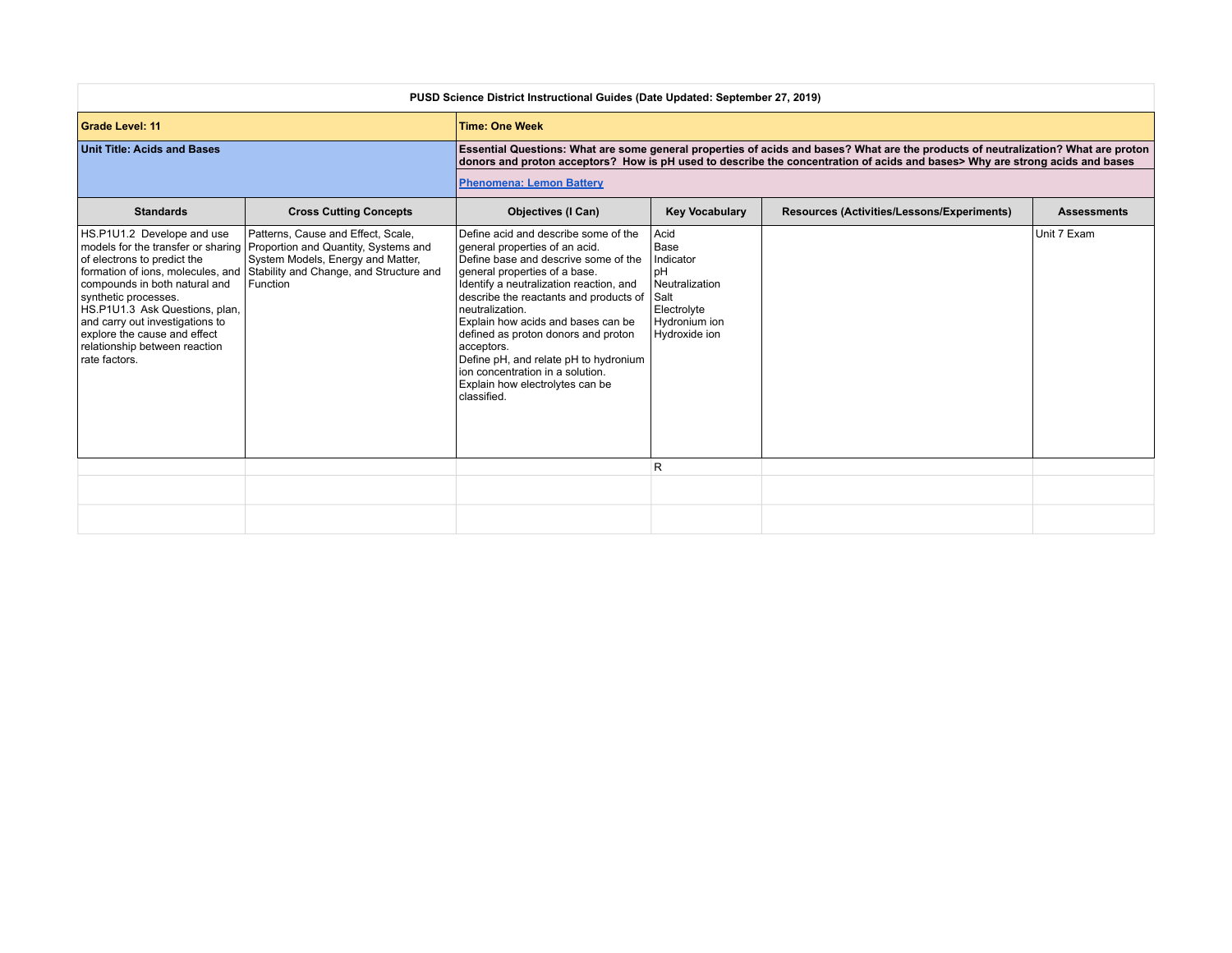| PUSD Science District Instructional Guides (Date Updated: September 27, 2019)                                                                                                                                                                                             |                                                                                                                                                                                                                                             |                                                                                                                                                                                                                                                                                                                                                |                                                                                                                    |                                                                                                                          |             |  |
|---------------------------------------------------------------------------------------------------------------------------------------------------------------------------------------------------------------------------------------------------------------------------|---------------------------------------------------------------------------------------------------------------------------------------------------------------------------------------------------------------------------------------------|------------------------------------------------------------------------------------------------------------------------------------------------------------------------------------------------------------------------------------------------------------------------------------------------------------------------------------------------|--------------------------------------------------------------------------------------------------------------------|--------------------------------------------------------------------------------------------------------------------------|-------------|--|
| <b>Grade Level: 11</b>                                                                                                                                                                                                                                                    |                                                                                                                                                                                                                                             | <b>Time: One Week</b>                                                                                                                                                                                                                                                                                                                          |                                                                                                                    |                                                                                                                          |             |  |
| <b>Unit Title: Kinetics and Reaction Rates</b>                                                                                                                                                                                                                            |                                                                                                                                                                                                                                             | reaction? What does a reaction rate tell you? What factors cause reaction rates to change?                                                                                                                                                                                                                                                     |                                                                                                                    | Essential Questions: What happens to chemical bonds during a chemical reaction? What happens to energy during a chemical |             |  |
|                                                                                                                                                                                                                                                                           |                                                                                                                                                                                                                                             | <b>Phenomena: Elephant Toothpaste</b>                                                                                                                                                                                                                                                                                                          |                                                                                                                    |                                                                                                                          |             |  |
| <b>Standards</b>                                                                                                                                                                                                                                                          | <b>Cross Cutting Concepts</b>                                                                                                                                                                                                               | <b>Key Vocabulary</b><br><b>Objectives (I Can)</b><br>Resources (Activities/Lessons/Experiments)<br><b>Assessments</b>                                                                                                                                                                                                                         |                                                                                                                    |                                                                                                                          |             |  |
| HS.P1U1.2 Develope and use<br>of electrons to predict the<br>compounds in both natural and<br>synthetic processes.<br>HS.P1U1.3 Ask Questions, plan,<br>and carry out investigations to<br>explore the cause and effect<br>relationship between reaction<br>rate factors. | Patterns, Cause and Effect, Scale,<br>models for the transfer or sharing Proportion and Quantity, Systems and<br>System Models, Energy and Matter,<br>formation of ions, molecules, and Stability and Change, and Structure and<br>Function | Describe the energy changes that take Chemical energy<br>place during a chemical reaction.<br>Classify chemical reactions as either<br>endothermic or exothermic.<br>Explain how energy is conserved<br>during a chemical reaction.<br>Explain what a reaction rate is.<br>Describe the factors affecting chemical Catalyst<br>reaction rates. | Exothermic reaction<br>Endothermic reaction<br>Activation energy<br>Reaction rate<br>Surface Area<br>Concentration |                                                                                                                          | Unit 8 Exam |  |
|                                                                                                                                                                                                                                                                           |                                                                                                                                                                                                                                             |                                                                                                                                                                                                                                                                                                                                                | R                                                                                                                  |                                                                                                                          |             |  |
|                                                                                                                                                                                                                                                                           |                                                                                                                                                                                                                                             |                                                                                                                                                                                                                                                                                                                                                |                                                                                                                    |                                                                                                                          |             |  |
|                                                                                                                                                                                                                                                                           |                                                                                                                                                                                                                                             |                                                                                                                                                                                                                                                                                                                                                |                                                                                                                    |                                                                                                                          |             |  |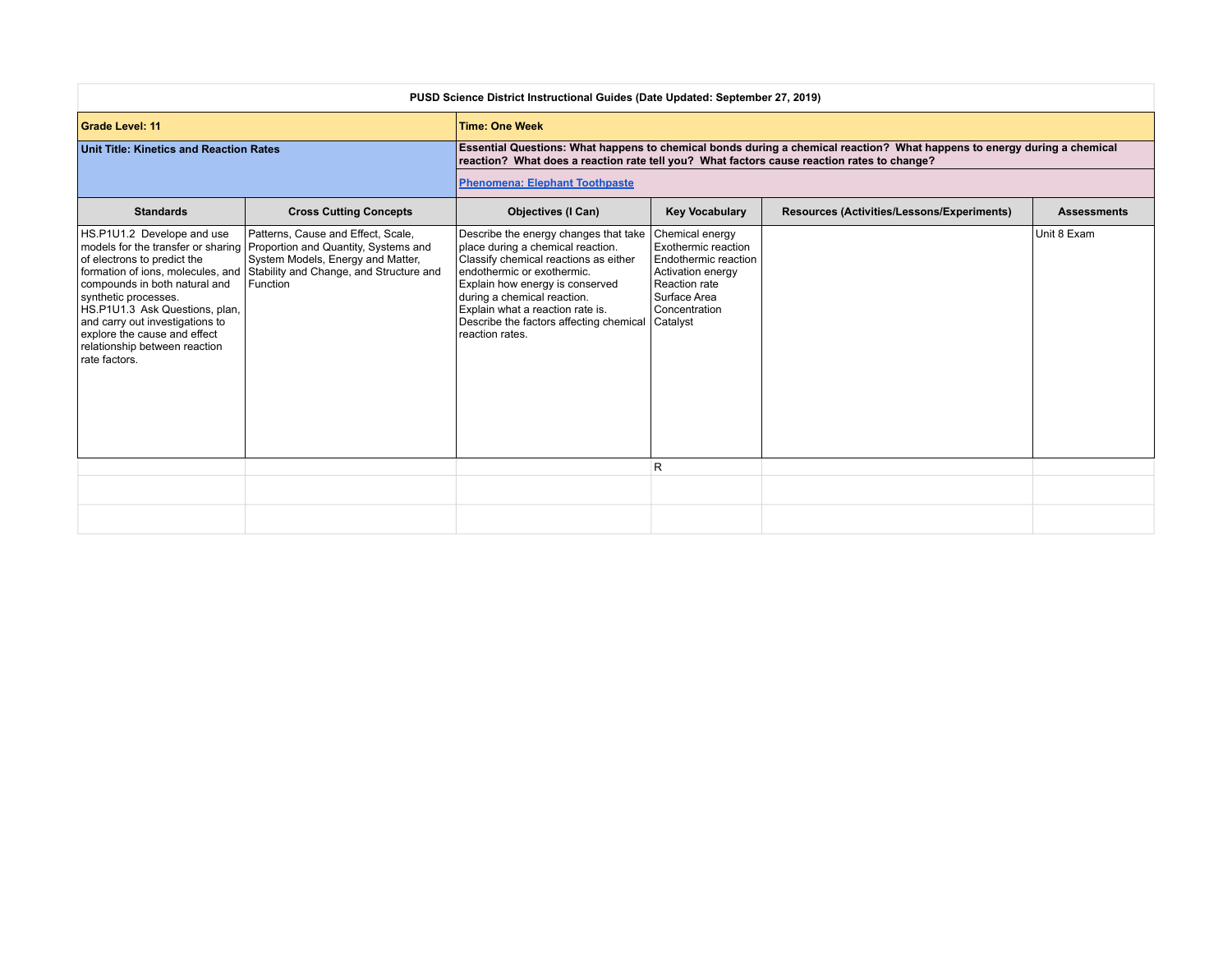| PUSD Science District Instructional Guides (Date Updated: September 27, 2019)                                                                                                                                                                                             |                                                                                                                                                                                                                                             |                                                                                                                         |                                                                                       |                                                                                                                               |                    |  |
|---------------------------------------------------------------------------------------------------------------------------------------------------------------------------------------------------------------------------------------------------------------------------|---------------------------------------------------------------------------------------------------------------------------------------------------------------------------------------------------------------------------------------------|-------------------------------------------------------------------------------------------------------------------------|---------------------------------------------------------------------------------------|-------------------------------------------------------------------------------------------------------------------------------|--------------------|--|
| <b>Grade Level: 11</b>                                                                                                                                                                                                                                                    |                                                                                                                                                                                                                                             | <b>Time: One Week</b>                                                                                                   |                                                                                       |                                                                                                                               |                    |  |
| Unit Title: Equillibrium                                                                                                                                                                                                                                                  |                                                                                                                                                                                                                                             | change?                                                                                                                 |                                                                                       | Essential Questions: Under what conditions do physical and chemical equillibria occur? How do equillibrium systems respond to |                    |  |
|                                                                                                                                                                                                                                                                           |                                                                                                                                                                                                                                             | <b>Phenomena: Blue Bottle Equillibrium</b>                                                                              |                                                                                       |                                                                                                                               |                    |  |
| <b>Standards</b>                                                                                                                                                                                                                                                          | <b>Cross Cutting Concepts</b>                                                                                                                                                                                                               | <b>Objectives (I Can)</b>                                                                                               | <b>Key Vocabulary</b>                                                                 | Resources (Activities/Lessons/Experiments)                                                                                    | <b>Assessments</b> |  |
| HS.P1U1.2 Develope and use<br>of electrons to predict the<br>compounds in both natural and<br>synthetic processes.<br>HS.P1U1.3 Ask Questions, plan,<br>and carry out investigations to<br>explore the cause and effect<br>relationship between reaction<br>rate factors. | Patterns, Cause and Effect, Scale,<br>models for the transfer or sharing Proportion and Quantity, Systems and<br>System Models, Energy and Matter,<br>formation of ions, molecules, and Stability and Change, and Structure and<br>Function | Identify and describe physical and<br>chemical equillibria.<br>Describe the factors affecting chemical<br>equillibrium. | Equillibrium<br>Le Chatelier's<br>Principle<br><b>Reversible Reaction</b><br>Pressure |                                                                                                                               | Unit 9 Exam        |  |
|                                                                                                                                                                                                                                                                           |                                                                                                                                                                                                                                             |                                                                                                                         | R                                                                                     |                                                                                                                               |                    |  |
|                                                                                                                                                                                                                                                                           |                                                                                                                                                                                                                                             |                                                                                                                         |                                                                                       |                                                                                                                               |                    |  |
|                                                                                                                                                                                                                                                                           |                                                                                                                                                                                                                                             |                                                                                                                         |                                                                                       |                                                                                                                               |                    |  |